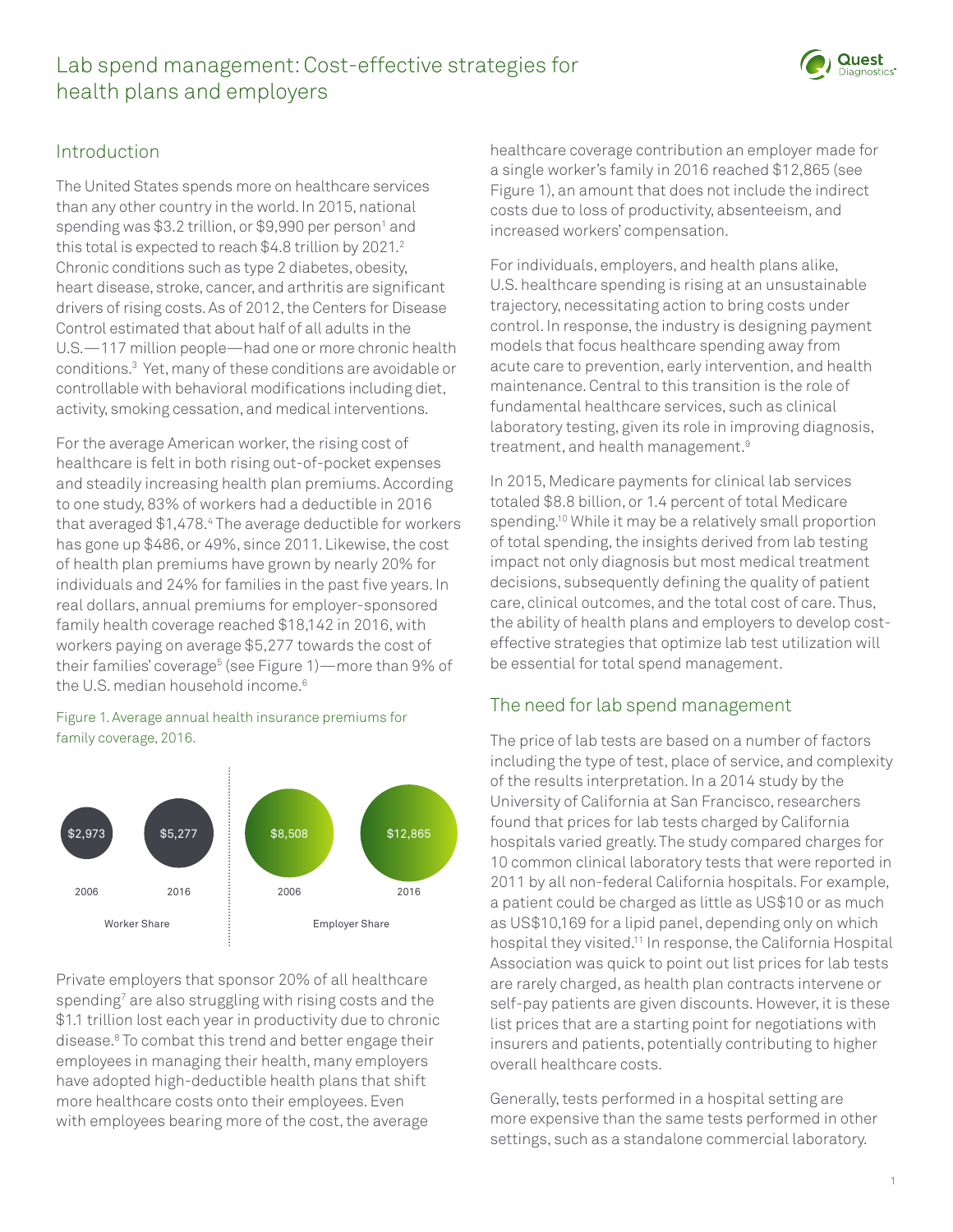

A 2015 study by the Commonwealth of Massachusetts Health Policy Commission compared commercial payments in Massachusetts for 10 common lab tests across different settings of care: hospital outpatient departments, physician offices, and freestanding diagnostic facilities.12 For prices at freestanding diagnostic facilities, the study evaluated Quest Diagnostics, the most commonly used freestanding lab services provider in Massachusetts. The sample included 3,252,584 claims, totaling \$102,327,046 in patient and health plan payments in 2012. For each lab test studied, prices were higher in hospital outpatient departments than for the same test in a physician office or Quest lab. For most tests, the price at a hospital was double the price at Quest (see Figure 2). Although not a focus of this analysis, higher costs may also translate to higher outof-pocket expenses for the member. Thus, health plans can achieve cost savings by establishing a contract with a preferred commercial laboratory partner and then creating strategies to drive members to utilize these lab services through incentives, price transparency, and ongoing engagement.



#### Figure 2. Prices for common lab tests by setting in Massachusetts, 2012.

\$12

 $$14$   $$16$   $-$ 

Note: Tests in the hospital setting were only included if billed as an outpatient service. Providers are included if they performed at least 15 tests. Source: HPC analysis of Massachusetts All-Payer Claims Database, 2012.

\$24

\$19<sup>1</sup>

\$15<sup>1</sup>

\$0 \$20 \$40 \$60 \$80

\$29

\$28

 $-$ \$33

 $$37$ 

\$45

75th

 $25<sup>th</sup>$ 

### Creating affordable care through network optimization

Quantilative Troporin Test Basic Metabolic Panel Lipid Panel

Thyroid Stimulating Hormone Comprehensive Metabolic Panel

One cost-control method involves the use of tiered networks with high-quality, affordable providers. In the case of labs, tiered networks offer a premium level of benefits to members who use specific in-network labs that meet quality and cost thresholds, and another level of benefits for those who elect to seek services with other in-network lab providers. The intent is to increase member awareness of and responsibility for the cost of testing and drive service utilization to preferred lab providers. The strategy, widely adopted by health plans for physician and hospital services, has been met with success both in changing member behavior and driving down costs. The Commonwealth Fund explored how tiered networks affiliated with Massachusetts' largest insurer affected hospital admission choices.13 Under these tiered network plans, the average cost to a member for a hospital admission was \$1,070 for out-of-network hospitals, \$360 for middle-tier hospitals, and \$170 for preferred hospitals. Members with a tiered network plan were more likely than control group members, who were not enrolled in a tiered network plan, to seek care at preferred hospitals compared with non-preferred hospitals. The health plan re-tiers hospitals periodically based on a combination of cost and quality measures. Over the course of the 3-year study period, 44% of hospitals changed tiers, mostly from middle to preferred, and nearly all because they decreased their prices.

Health plans also benefit financially from savings generated by tiered network programs. A study published in 201714 describes the impact of a tiered network health plan on total healthcare spending and on inpatient, outpatient, and outpatient radiology services for nonelderly members of a commercial health plan in 2008–12. The tiered network was associated with \$43.36 lower medical spending per member per quarter (\$830.07 versus \$873.43), representing nearly a 5 percent decrease in spending as compared to spending by members in plans without a tiered network (see Figure 3).



Figure 3. Tiered network associated with lower medical spending, per member per quarter.

Source: Adapted from Health Affairs, May 2017 36(5):870–75.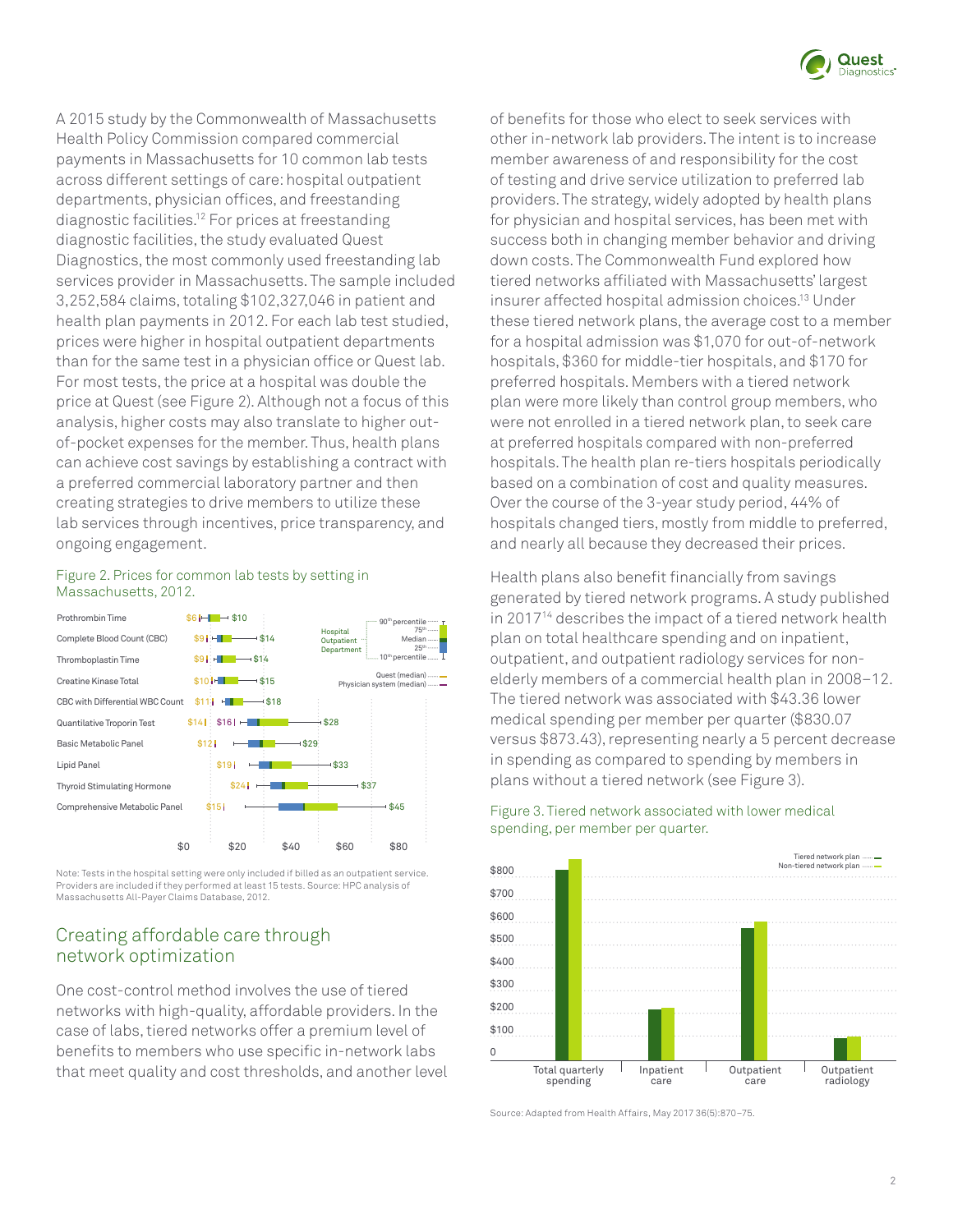

Likewise, tiered networks work for clinical lab services, creating more affordable testing options for members and reducing the cost of care. Figure 4 illustrates the power of directing members to the most cost-effective lab to reduce total cost to the health plan, employer, and member.

Figure 4. Sample member out-of-pocket costs based on the average negotiated payment for in-network labs and average charges for out-of-network labs by site of service.

|                       | <b>In-Network</b><br><b>Independent Lab</b> | <b>In-Network</b><br><b>Hospital Lab</b> | <b>Out-of-Network</b><br><b>Independent Lab</b> |
|-----------------------|---------------------------------------------|------------------------------------------|-------------------------------------------------|
| Basic Metabolic Panel | \$9                                         | \$36                                     | \$48                                            |
| Lipid Panel           | \$14                                        | \$65                                     | \$54                                            |
| Pap Smear             | \$15                                        | \$51                                     | \$52                                            |

Source: Anthem Blue Cross. Saving Your Patients Money with In-Network Referrals. https:// www11.anthem.com/ca/provider/f0/s0/t0/pw\_e194232.pdf?refer=provider. Example based on a member who has met his or her annual deductible.

Still, careful design of tiered networks is important for maintaining high levels of member satisfaction. A 2015 survey found that almost one-third of privately insured adult patients had received a surprise medical bill in the previous two years.15 This can happen in many situations, including when a physician knowingly or inadvertently sends a member's test to a non-preferred lab. When the test is performed and the health plan processes the claim based on the member's benefits plan, the member may be left holding a large bill—a major source of member dissatisfaction. Thus, it is important to educate members on the cost and quality-related benefits of utilizing the preferred lab and drive compliance with compelling incentives, convenient locations, and easy-toaccess information.

### Health plan benefit design change strategies for appropriate lab spending

A key approach to lowering healthcare costs focuses on covering preventive care, wellness visits, and costeffective health management treatments such as medications to control blood pressure or diabetes, thereby reducing the likelihood that members will need more expensive medical procedures in the future. Evolving health coverage models are contributing to this goal. In partnership with or independent of tiered networks as described in the previous section,

tiered benefit design options can help financially incent positive health behaviors by offering a lower or no copay for using certain in-network labs, shifting members to more cost-effective lab settings. Benefit design changes can then be implemented at the health plan level or plan sponsor level for large, self-insured employers. Benefit design changes may include valuebased insurance design (V-BID), steerage programs, convenience and access improvements, and the creation of greater price transparency.

#### Incentivize cost-effective care through value-based insurance design

Value-based insurance design (V-BID) programs aim to increase healthcare quality and decrease costs by using incentives to promote cost-efficient services and consumer choices. To incentivize members to make use of these benefits, health plans typically have no or low copays for ordered lab tests and other high-value services for certain conditions to remove the concern for out-ofpocket costs. The American College of Physicians (ACP) recommended the implementation of V-BID to counteract consumer cost-sharing, particularly deductibles, that may cause patients to forgo or delay care, including medically necessary services.16 Likewise, plans may use high cost-sharing models to discourage services considered to be of uncertain value or that are avoidable, unnecessary, or repetitive. Health plans apply evidencebased data to identify high-quality, low-cost providers and services that can lower overall costs.

Increases in Medicare beneficiary cost-sharing have been shown to adversely affect vulnerable beneficiaries, contributing to poor clinical outcomes, and, in some instances, increasing Medicare expenditures.<sup>17,18,19</sup> Recognizing this correlation, the Centers for Medicare and Medicaid Services launched the Medicare Advantage Value-Based Insurance Design (MA V-BID) Model Test to pilot cost-sharing reduction strategies that encourage the use of high-value clinical services and providers. Nine Medicare Advantage plans in three states were selected to enroll beneficiaries with specified chronic conditions in 2017. Thus far, expert interviews and quantitative modeling reveal that V-BID programs, which reduce consumer cost-sharing for the targeted chronic conditions, are a viable and cost-effective solution for the Medicare program. Moreover, the alignment of consumer engagement initiatives with ongoing provider-facing, value-based payment initiatives is a critical step to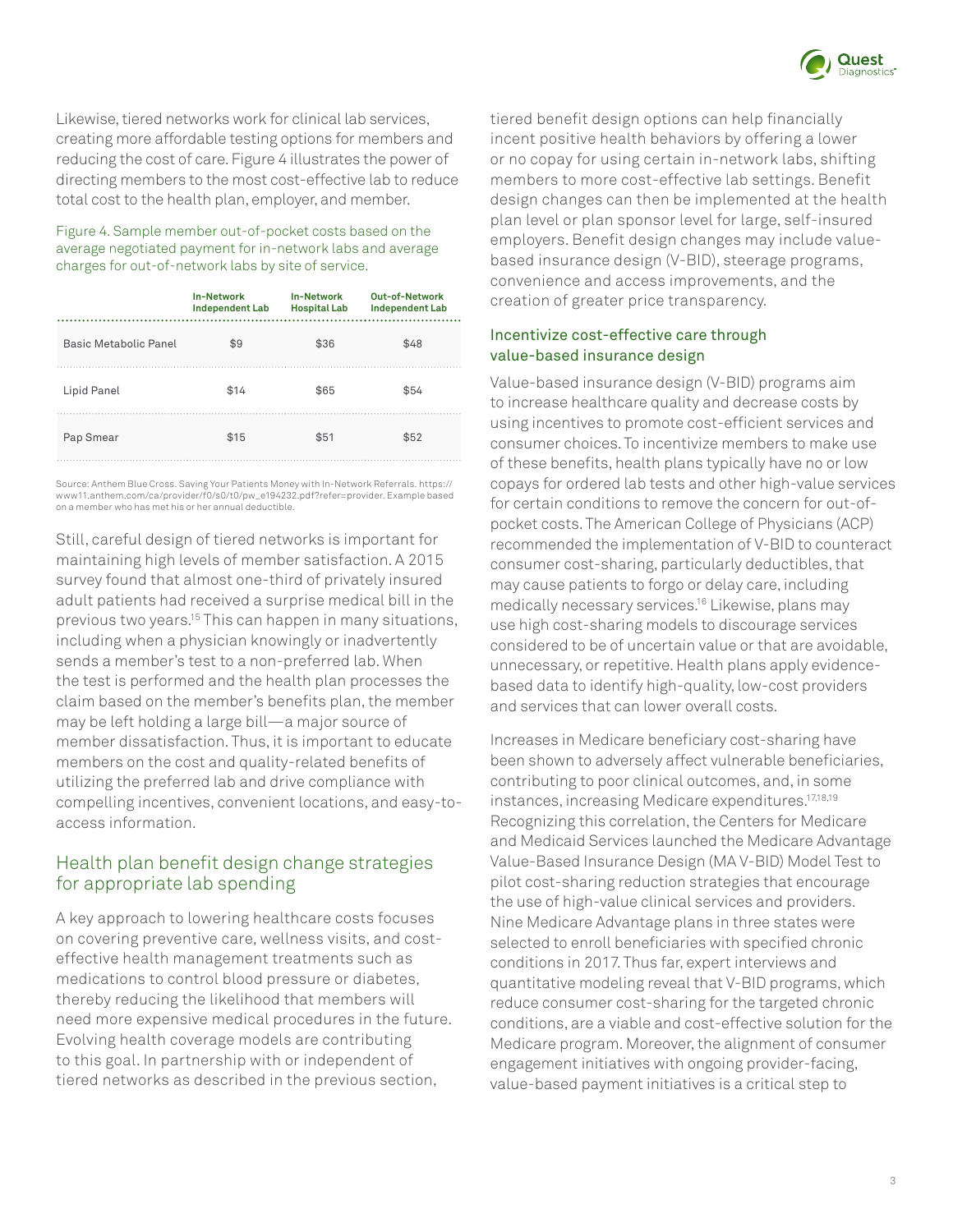

improve quality of care, enhance patient experience, and contain cost growth.20 In 2018, the model test will expand to three additional states and will include two additional clinical conditions.

UnitedHealthcare began a V-BID program in 2009 with the objective of more effectively managing their diabetic and pre-diabetic members to control the escalating costs of insuring this population.<sup>21</sup> According to UnitedHealthcare data, treating pre-diabetic patients costs \$5,000, while the average annual cost of diagnosed diabetics with complications, such as heart disease or kidney failure, can be as high as \$30,000.<sup>22</sup> The Diabetes Health Plan, a first-of-its-kind program, rewarded diabetic and pre-diabetic members for adhering to medically-proven steps to manage their condition, including regular blood sugar checks, routine exams, preventive screenings, and wellness coaching. The benefit incentives included diabetes-related supplies and prescription drugs at no charge, lower copayments for related doctor visits, and a voluntary lab screening model to help members determine if they had undiagnosed diabetes or suffered from prediabetic conditions. The UnitedHealthcare Diabetes Health Plan projected a savings of \$500 a year per member.

#### Establish lab steerage programs for routine testing

Another approach to promoting use of cost-effective lab services and driving savings for employers is a lab steerage program that wraps around a standard benefits plan. In partnership with a commercial lab services provider, and typically used on outpatient lab services, employers and their covered employees and dependents can receive savings (through contractual pricing) to routine lab tests including, but not limited to, blood tests (e.g., cholesterol, complete blood count), urine tests (e.g., urinalysis), cytology and pathology (e.g., pap smears and biopsies), and cultures (e.g., throat culture). The program encourages employees to take a more active role in their healthcare and promotes the use of standalone commercial labs versus other higher-priced, in-network labs. Services are also available to help educate providers on this program—either at the request of the member or employer.

#### Engage members through convenience and access

Regardless of the strategies implemented, member engagement is key to a health plan's or employer's overall efforts to manage lab spend. Ensuring members use

in-network providers, for lab or other types of services, is an important component and access to convenient in-network testing options is critical to these efforts. In partnership with laboratories, health plans are evaluating and piloting models that bring lab services to the member, whether at home, in the office, or through patient service centers in convenient locations, such as grocery stores. These types of services greatly benefit members with geographic, economic, or health limitations, such as homebound and disabled individuals, as well as the most noncompliant members. Similarly, health plans have collaborated with ride-hailing companies to provide free rides to nonemergency medical appointments, addressing the estimated 3.6 million Americans for whom transportation barriers result in missed or delayed medical appointments.23

#### Create cost-conscious testing behavior through price transparency

More than 80% of the time consumers will choose a high-quality provider—best quality at lowest price when given easy-to-understand information on price and quality.24 Member self-service information tools, such as web portals that offer price transparency, allow individuals to compare services and anticipate the value associated with out-of-pocket costs. Forward-thinking laboratory providers are developing real-time estimation programs and patient pre-registration capability that informs members of their financial responsibility in advance of, or at their visit.

Another strategy is reference-based pricing (RBP), a benefit design that sets a maximum contribution from the health plan to pay for a healthcare service that typically has a wide cost variation. Using evidence-based data, health plans can provide procedural pricing to members to help individuals make cost-conscious decisions supported by education and tools. A growing number of employers, insurers, states, and even hospitals and doctors have created online price databases including large health plans, such as Anthem, UnitedHealth, Humana, Aetna, and Cigna.25

Over time, programs such as the "SmartShopper" partnership between Anthem and the City of Manchester, New Hampshire, can generate significant cost savings. City employees or retired employees under 65 have access to the Vitals SmartShopper program, which rewards members for using cost-effective care. By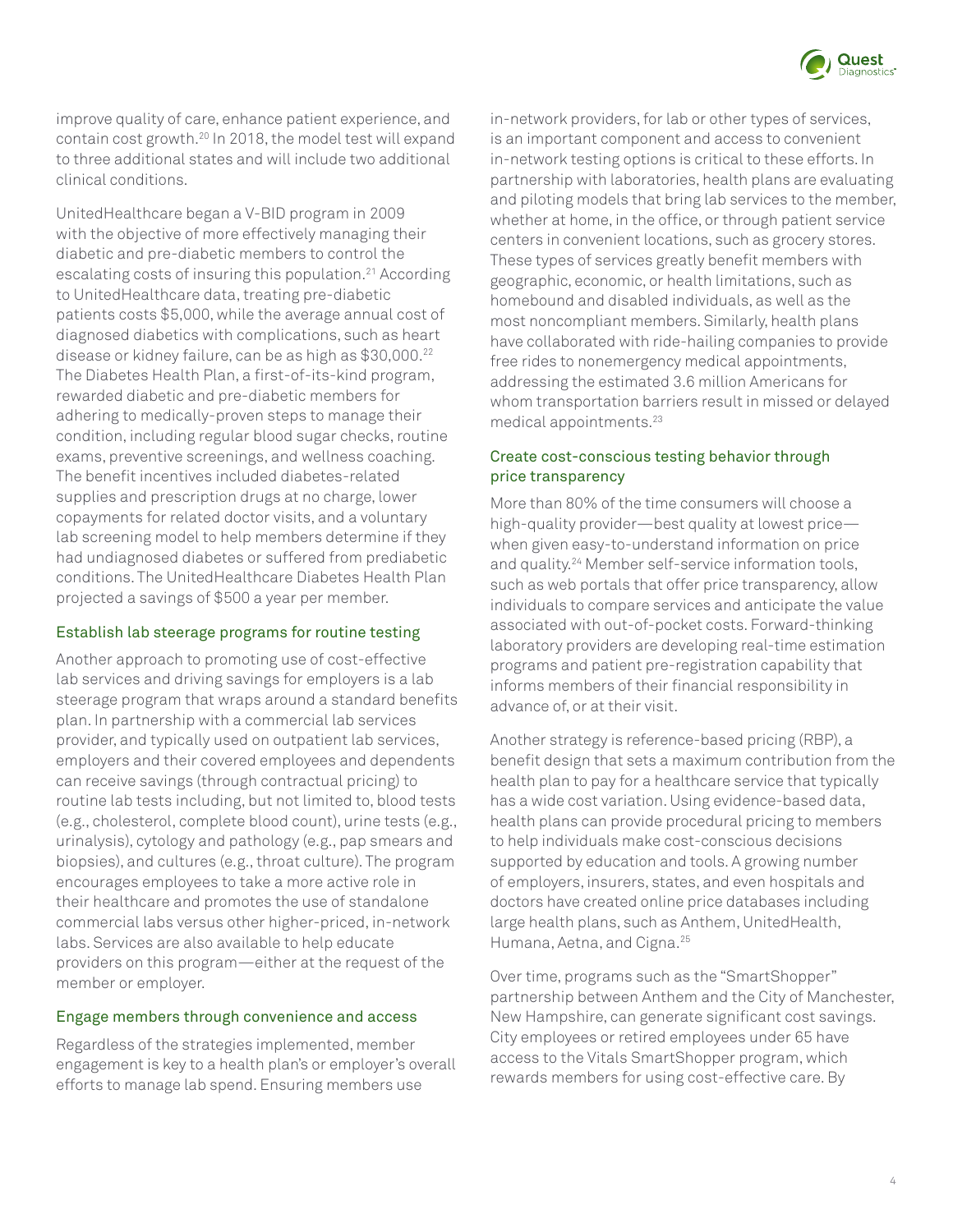

contacting the SmartShopper hotline, members can find out how much a physician-recommended test or procedure costs at various in-network facilities. If the member elects a cost-effective option, he or she can qualify for a cash reward ranging from \$25 to \$500. Of the 39 services currently included in the program, lab/ blood work is the most commonly used. Year-to-date claims data from June 2017 shows that 3,034 members have received 1,699 lab tests. Of those, 121 members consulted SmartShopper, resulting in a savings of \$27,550 for the health plan. If all lab work had been compliant with the program, the health plan could have saved an additional \$398,250<sup>26</sup> (see Figure 5).

#### Figure 5. Top five services with incurred claims by volume and potential savings to the health plan.



In a separate study designed by Cigna and one of their employer customers, Safeway, Inc.,<sup>27</sup> a RBP model was applied to lab services, such as a lipid or comprehensive metabolic panel, as part of their current benefits plan. The study evaluated 492 procedural codes for lab tests from January 2010 through December 2011. Study and control groups were Safeway employees and their covered dependents enrolled in a Cigna health plan. The study group received information from their employer about a set RBP and was provided with access to a free online shopping tool that displayed information about the cost, location, and type of lab services in their geographic area. The control group had no access to the RBP benefit, did not receive information about RBP from their employer, and did not have access to an online lab shopping tool.

A total of 20,144 claims from 4,363 members were analyzed in the study group, while 405,784 claims from 83,059 members were analyzed in the control group. The study demonstrated greater lab compliance, defined as the percentage of lab claims with total charges at or below the reference price, among members with the

RBP benefit (69%) compared with those not subject to RBP (57%). As a point of comparison, the overall preintervention lab compliance rate was 54%. Members subject to RBP who used the online tool (7%) had higher lab compliance (76%) compared with members who did not use the tool (68%), demonstrating the value of price transparency tools despite the challenges in driving usage. The increase in lab compliance among the study group was equivalent to a \$4.45 decrease in the average lab unit cost, relative to the control group, indicating that RBP can promote cost-conscious selection of lab services.

## Conclusion

Rising healthcare costs has created serious challenges for the American healthcare system. Health plans, employers, and members have the potential to mutually benefit financially from health plan network optimization and benefit design change. As evidenced in this paper, efforts by health plans and employers to empower members to engage in proactive care through qualified and affordable providers can drive down overall healthcare spending. In particular, ensuring the appropriate utilization of diagnostic lab services has been shown to be especially effective in generating savings through systematic programs such as tiered networks, steerage programs, and cost transparency programs and portals. These different types of strategies, and still others, should be evaluated and used in concert to optimize lab spending.